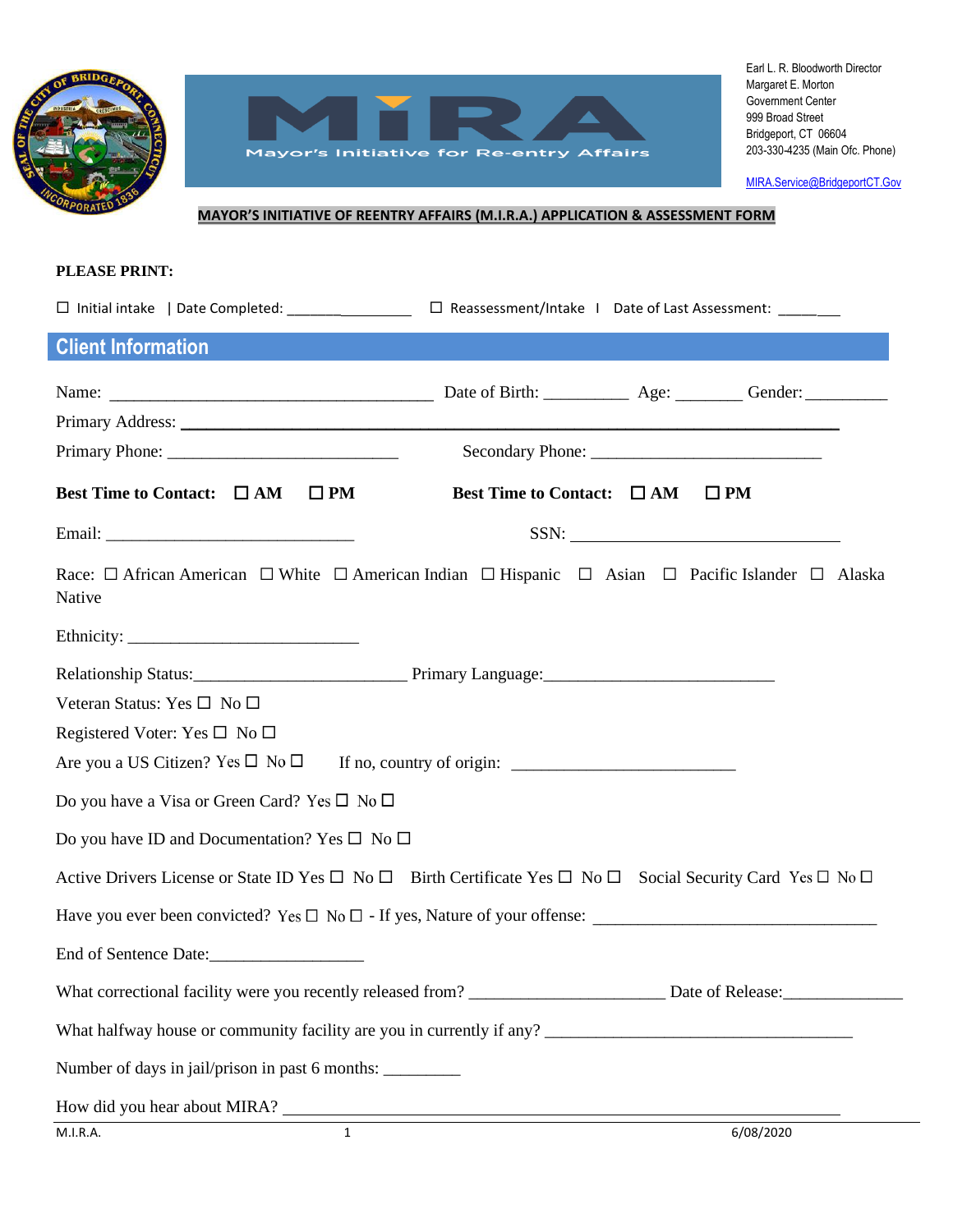



[MIRA.Service@BridgeportCT.Gov](mailto:MIRA.Service@BridgeportCT.Gov)

### **MAYOR'S INITIATIVE OF REENTRY AFFAIRS (M.I.R.A.) APPLICATION & ASSESSMENT FORM**

| Please complete this section if this is an agency referral. Agency Referred To $\Box$ |                                             |                         | From $\Box$                                |
|---------------------------------------------------------------------------------------|---------------------------------------------|-------------------------|--------------------------------------------|
| <b>Date of Referral</b>                                                               | Date of<br><b>Appointment or</b><br>release |                         | Verified Appointment: $\Box$ Yes $\Box$ No |
| <b>Agency Name:</b>                                                                   |                                             | <b>Telephone (Main)</b> |                                            |
| <b>Address:</b>                                                                       |                                             |                         |                                            |
| City:                                                                                 |                                             | <b>State: CT</b>        | Zip: 06604                                 |
| <b>Contact Person</b>                                                                 |                                             | <b>Contact email:</b>   |                                            |
| <b>Referring Person:</b>                                                              | <b>Contact Phone:</b>                       |                         |                                            |

**Do you have children:** Yes □ No □

### **Members in household other than Client** *(if applicable)*

| <b>Name</b> | Age | Gender | Relationship | Name/address of school<br>or readiness program or<br>day care | <b>Service Needs</b> |
|-------------|-----|--------|--------------|---------------------------------------------------------------|----------------------|
|             |     |        |              |                                                               |                      |
|             |     |        |              |                                                               |                      |
|             |     |        |              |                                                               |                      |
|             |     |        |              |                                                               |                      |
|             |     |        |              |                                                               |                      |

### **Nearest relative or friend not living with Client and others to contact for emergencies or to reach Client**

| <b>Name</b> | <b>Address</b> | Phone | Relationship |
|-------------|----------------|-------|--------------|
|             |                |       |              |
|             |                |       |              |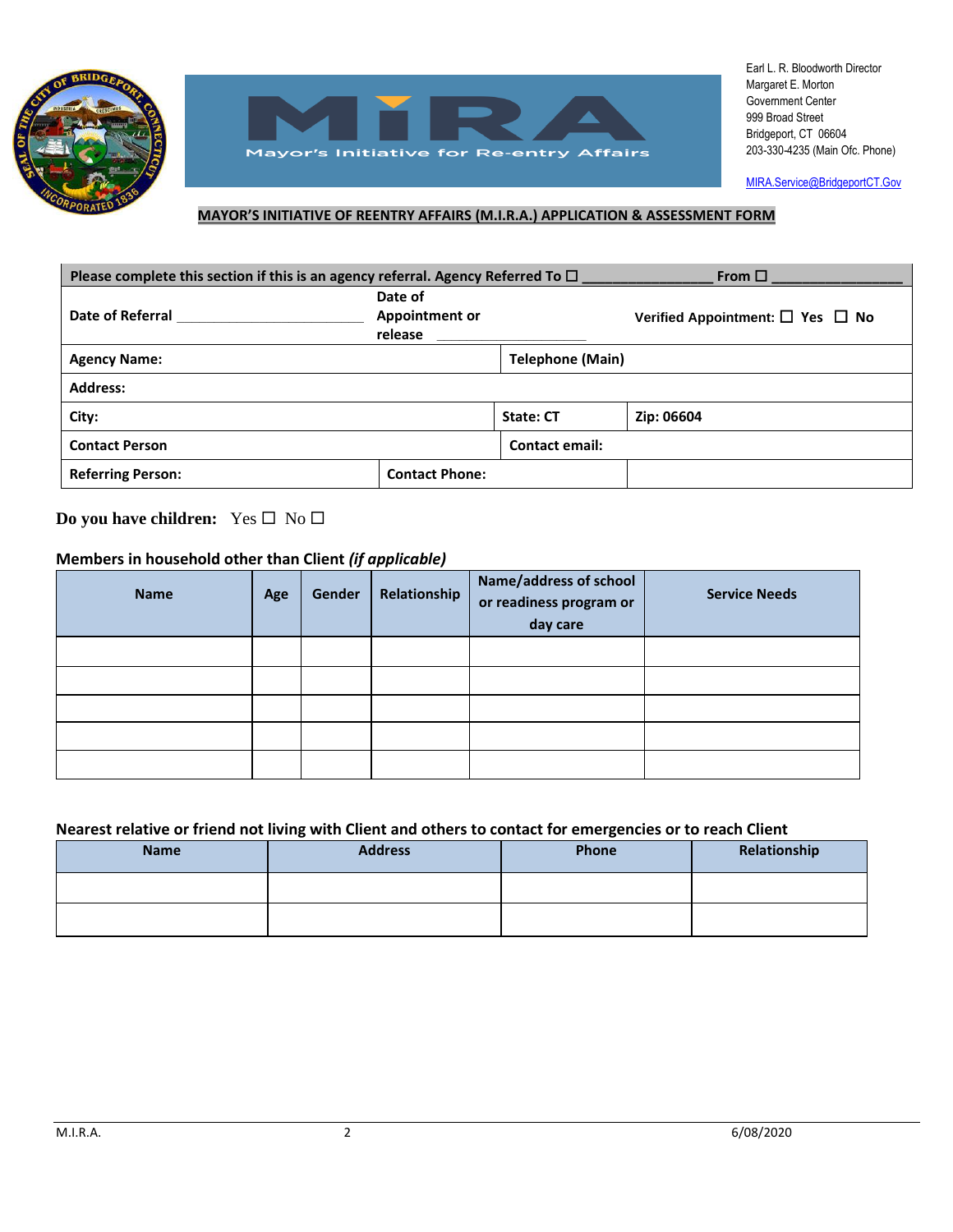



[MIRA.Service@BridgeportCT.Gov](mailto:MIRA.Service@BridgeportCT.Gov)

## **MAYOR'S INITIATIVE OF REENTRY AFFAIRS (M.I.R.A.) APPLICATION & ASSESSMENT FORM**

# **Employment and Education**

| Are you currently Employed: Yes $\square$ No $\square$                                       |  |  |  |  |
|----------------------------------------------------------------------------------------------|--|--|--|--|
| Yes, but seeking opportunities<br>No, not able to work at this time                          |  |  |  |  |
| Worked in the past 6 months: Yes $\square$ No $\square$                                      |  |  |  |  |
|                                                                                              |  |  |  |  |
| Percent of time Client has worked in the past 6 months (for example, 3 months = $50\%$ ):    |  |  |  |  |
| Interested in a Full time $\square$ OR Part time position $\square$                          |  |  |  |  |
| Note employer, type of job, length of employment and hours worked per week                   |  |  |  |  |
|                                                                                              |  |  |  |  |
| Highest Grade Completed: ________                                                            |  |  |  |  |
| Graduated from High School: $\Box$ Yes<br>$\square$ No<br>Grade dropped out:                 |  |  |  |  |
| GED: $\square$ Yes<br>$\Box$ No                                                              |  |  |  |  |
| List any certifications or trainings:                                                        |  |  |  |  |
|                                                                                              |  |  |  |  |
| What motivates you? Career, rebuilding your future, working toward personal or family goals. |  |  |  |  |
|                                                                                              |  |  |  |  |
|                                                                                              |  |  |  |  |
| What are your goals for six months? One year? Two years?                                     |  |  |  |  |
|                                                                                              |  |  |  |  |
|                                                                                              |  |  |  |  |
|                                                                                              |  |  |  |  |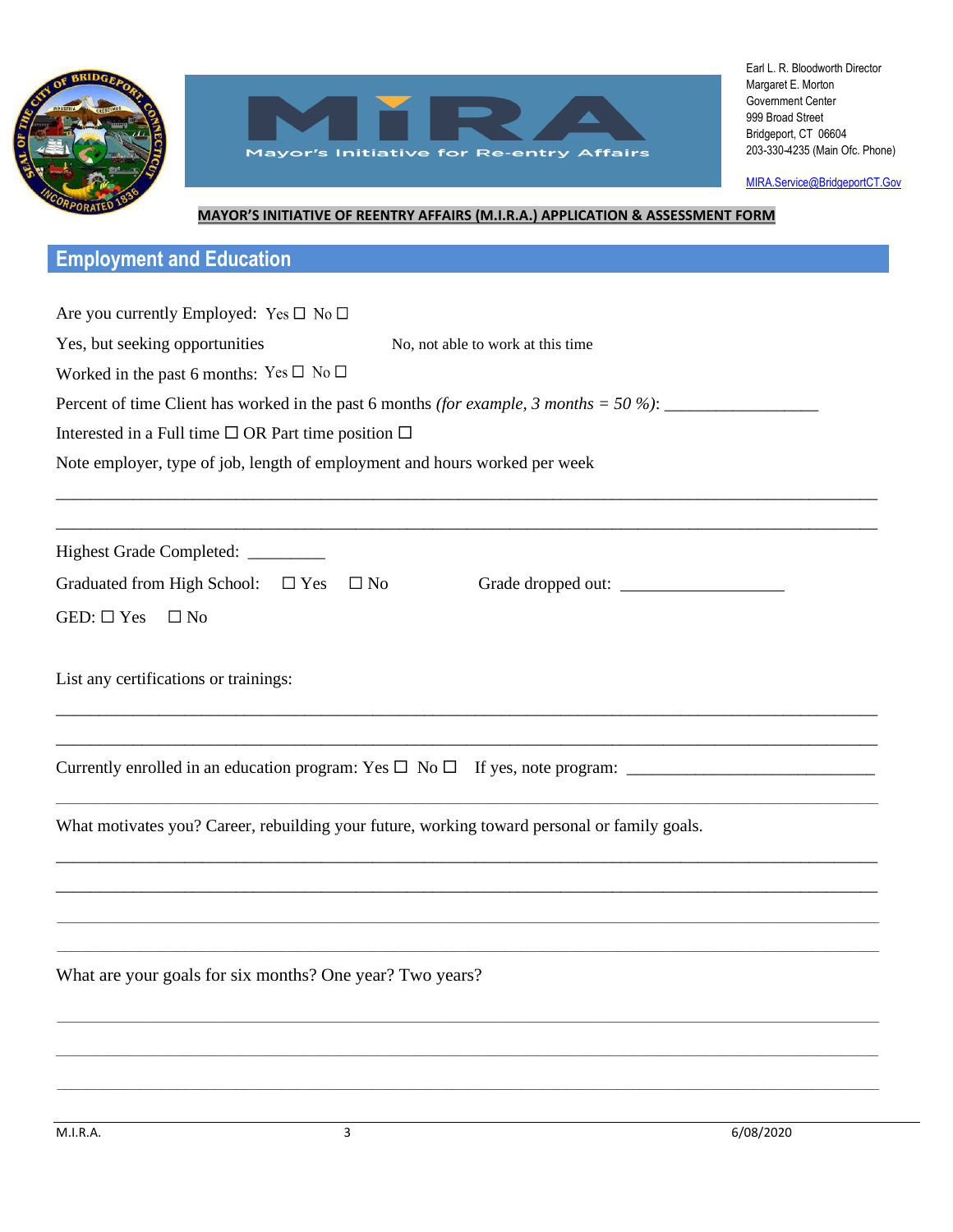



[MIRA.Service@BridgeportCT.Gov](mailto:MIRA.Service@BridgeportCT.Gov)

#### **MAYOR'S INITIATIVE OF REENTRY AFFAIRS (M.I.R.A.) APPLICATION & ASSESSMENT FORM**

\_\_\_\_\_\_\_\_\_\_\_\_\_\_\_\_\_\_\_\_\_\_\_\_\_\_\_\_\_\_\_\_\_\_\_\_\_\_\_\_\_\_\_\_\_\_\_\_\_\_\_\_\_\_\_\_\_\_\_\_\_\_\_\_\_\_\_\_\_\_\_\_\_\_\_\_\_\_\_\_\_\_\_\_\_\_\_\_\_\_\_\_\_\_\_\_ \_\_\_\_\_\_\_\_\_\_\_\_\_\_\_\_\_\_\_\_\_\_\_\_\_\_\_\_\_\_\_\_\_\_\_\_\_\_\_\_\_\_\_\_\_\_\_\_\_\_\_\_\_\_\_\_\_\_\_\_\_\_\_\_\_\_\_\_\_\_\_\_\_\_\_\_\_\_\_\_\_\_\_\_\_\_\_\_\_\_\_\_\_\_\_\_

**\_\_\_\_\_\_\_\_\_\_\_\_\_\_\_\_\_\_\_\_\_\_\_\_\_\_\_\_\_\_\_\_\_\_\_\_\_\_\_\_\_\_\_\_\_\_\_\_\_\_\_\_\_\_\_\_\_\_\_\_\_\_\_\_\_\_\_\_\_\_\_\_\_\_\_\_\_\_\_\_\_\_\_\_\_\_\_\_\_\_\_**

**\_\_\_\_\_\_\_\_\_\_\_\_\_\_\_\_\_\_\_\_\_\_\_\_\_\_\_\_\_\_\_\_\_\_\_\_\_\_\_\_\_\_\_\_\_\_\_\_\_\_\_\_\_\_\_\_\_\_\_\_\_\_\_\_\_\_\_\_\_\_\_\_\_\_\_\_\_\_\_\_\_\_\_\_\_\_\_\_\_\_\_**

**\_\_\_\_\_\_\_\_\_\_\_\_\_\_\_\_\_\_\_\_\_\_\_\_\_\_\_\_\_\_\_\_\_\_\_\_\_\_\_\_\_\_\_\_\_\_\_\_\_\_\_\_\_\_\_\_\_\_\_\_\_\_\_\_\_\_\_\_\_\_\_\_\_\_\_\_\_\_\_\_\_\_\_\_\_\_\_\_\_\_\_ \_\_\_\_\_\_\_\_\_\_\_\_\_\_\_\_\_\_\_\_\_\_\_\_\_\_\_\_\_\_\_\_\_\_\_\_\_\_\_\_\_\_\_\_\_\_\_\_\_\_\_\_\_\_\_\_\_\_\_\_\_\_\_\_\_\_\_\_\_\_\_\_\_\_\_\_\_\_\_\_\_\_\_\_\_\_\_\_\_\_\_**

\_\_\_\_\_\_\_\_\_\_\_\_\_\_\_\_\_\_\_\_\_\_\_\_\_\_\_\_\_\_\_\_\_\_\_\_\_\_\_\_\_\_\_\_\_\_\_\_\_\_\_\_\_\_\_\_\_\_\_\_\_\_\_\_\_\_\_\_\_\_\_\_\_\_\_\_\_\_\_\_\_\_\_\_\_\_\_\_\_\_\_\_\_\_\_\_

\_\_\_\_\_\_\_\_\_\_\_\_\_\_\_\_\_\_\_\_\_\_\_\_\_\_\_\_\_\_\_\_\_\_\_\_\_\_\_\_\_\_\_\_\_\_\_\_\_\_\_\_\_\_\_\_\_\_\_\_\_\_\_\_\_\_\_\_\_\_\_\_\_\_\_\_\_\_\_\_\_\_\_\_\_\_\_\_\_\_\_\_\_\_\_\_

\_\_\_\_\_\_\_\_\_\_\_\_\_\_\_\_\_\_\_\_\_\_\_\_\_\_\_\_\_\_\_\_\_\_\_\_\_\_\_\_\_\_\_\_\_\_\_\_\_\_\_\_\_\_\_\_\_\_\_\_\_\_\_\_\_\_\_\_\_\_\_\_\_\_\_\_\_\_\_\_\_\_\_\_\_\_\_\_\_\_\_\_\_\_\_\_

\_\_\_\_\_\_\_\_\_\_\_\_\_\_\_\_\_\_\_\_\_\_\_\_\_\_\_\_\_\_\_\_\_\_\_\_\_\_\_\_\_\_\_\_\_\_\_\_\_\_\_\_\_\_\_\_\_\_\_\_\_\_\_\_\_\_\_\_\_\_\_\_\_\_\_\_\_\_\_\_\_\_\_\_\_\_\_\_\_\_\_\_\_\_\_\_

Educational and/or career goals:

Employment and/or education goals:

What type of work are you looking for?

I am interested in the following:

| $\Box$ Child Care               | $\Box$ Housing/Rent            | $\Box$ Parenting skills/Education |
|---------------------------------|--------------------------------|-----------------------------------|
| $\Box$ Clothing                 | $\Box$ Medical treatment       | $\Box$ Personal/family factors    |
| $\Box$ Disability               | $\Box$ Mental health treatment | $\Box$ Phone                      |
| $\Box$ Education/Certification  | $\Box$ No/Limited Work History | $\Box$ Program Referral – Name    |
| $\Box$ Employment/ Job training | $\Box$ Parole/Probation        |                                   |
| $\square$ Food                  | $\Box$ Pardon Process          | $\Box$ Substance abuse treatment  |
| $\square$ Homeless              |                                | $\Box$ Support Services           |
|                                 |                                | $\Box$ Transportation             |
|                                 |                                | $\Box$ Utilities                  |
|                                 |                                |                                   |
|                                 |                                |                                   |

**□ I am not interested in receiving services at this time and I do not want a consultation appointment.**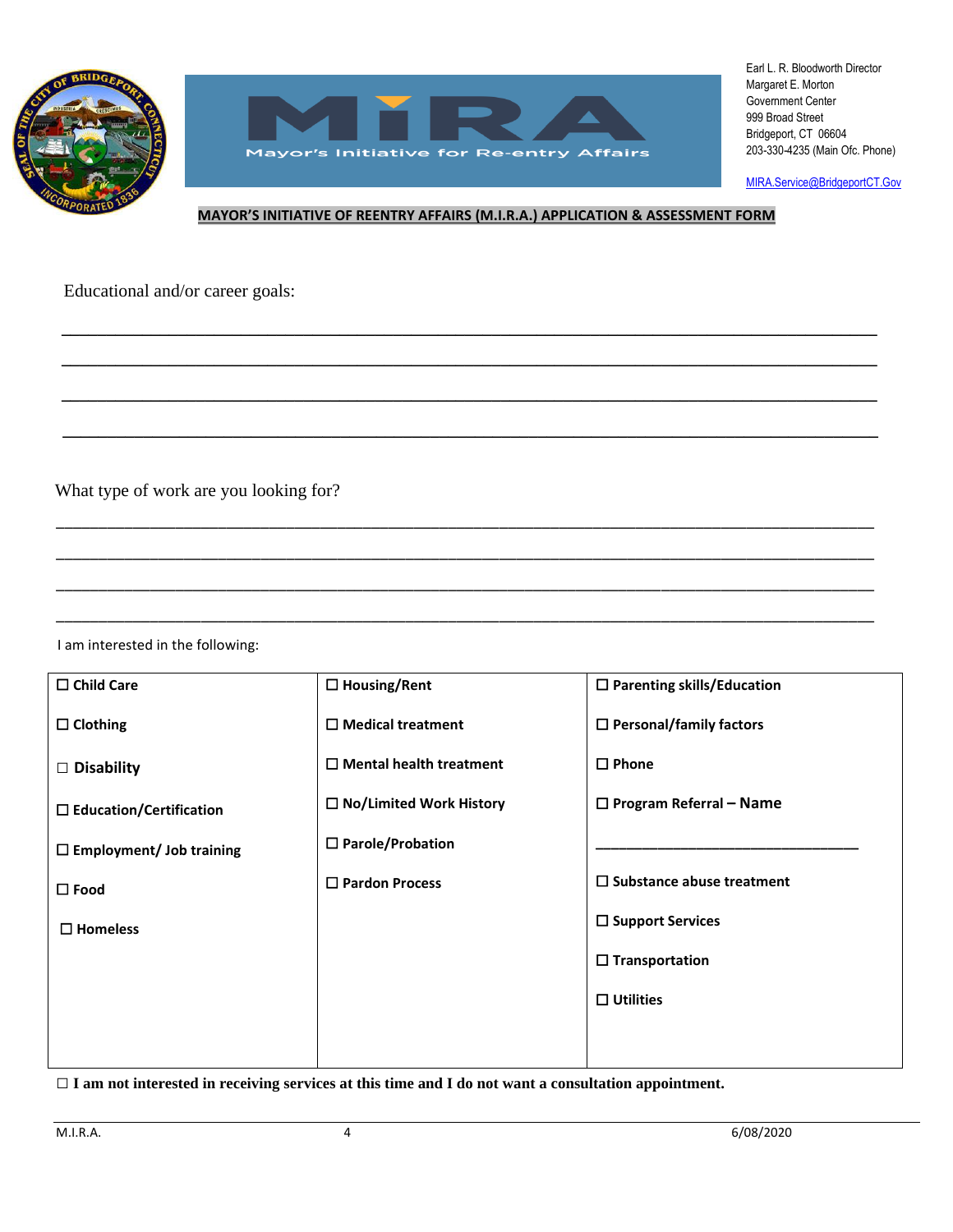



[MIRA.Service@BridgeportCT.Gov](mailto:MIRA.Service@BridgeportCT.Gov)

## **MAYOR'S INITIATIVE OF REENTRY AFFAIRS (M.I.R.A.) APPLICATION & ASSESSMENT FORM**

**Financial Resources, Obligations and Literacy**

| $\Box$ None $\Box$ Public Assistance $\Box$ Retirement $\Box$ Salary $\Box$ Disability $\Box$ Other $\Box$ Unknown                                |
|---------------------------------------------------------------------------------------------------------------------------------------------------|
| Do you currently have a checking or savings account? Yes $\Box$ No $\Box$                                                                         |
| Can you balance a check book and manage your personal finances? Yes $\Box$ No $\Box$                                                              |
| Do you know your current credit score or need your credit repaired? Yes $\Box$ No $\Box$                                                          |
| Would financial literacy benefit you or your family? Yes $\Box$ No $\Box$ Would you attend a FREE financial literacy course? Yes $\Box$ No $\Box$ |
| Are you receiving assistance from any other Agencies/Support groups or person? $\Box$ Yes $\Box$ No                                               |
| If yes, list name of Agency/Support group or person: ___________________________                                                                  |
|                                                                                                                                                   |
|                                                                                                                                                   |
| <b>Medical and Health</b>                                                                                                                         |

| <b>Provider</b>            | <b>Name</b> | Phone | Last<br>Appointment | <b>Next</b><br>Appointment |
|----------------------------|-------------|-------|---------------------|----------------------------|
| <b>Primary Care</b>        |             |       |                     |                            |
| Specialist / Mental Health |             |       |                     |                            |

\_\_\_\_\_\_\_\_\_\_\_\_\_\_\_\_\_\_\_\_\_\_\_\_\_\_\_\_\_\_\_\_\_\_\_\_\_\_\_\_\_\_\_\_\_\_\_\_\_\_\_\_\_\_\_\_\_\_\_\_\_\_\_\_\_\_\_\_\_\_\_\_\_\_\_\_\_\_\_\_\_\_\_\_\_\_\_\_\_\_\_\_\_\_\_\_\_\_\_\_\_\_\_\_

Medical insurance carrier and ID number: \_\_\_\_\_\_\_\_\_\_\_\_\_\_\_\_\_\_\_\_\_\_\_\_\_\_\_\_\_\_\_\_\_\_\_\_\_\_

**CT DOC Mental Health Score\_\_\_ CT DOC Substance Abuse Score \_\_\_\_**

Currently using any illegal substances? Yes  $\Box$  No  $\Box$ 

If yes, current harm reduction goals: \_\_\_\_\_\_\_\_\_\_\_\_\_\_\_\_\_\_\_\_\_\_\_\_\_\_\_\_\_\_\_\_\_\_\_\_\_\_\_\_\_\_\_\_\_\_\_\_\_\_\_\_\_\_\_\_\_\_\_\_\_\_\_ If yes, current harm reduction goals: \_\_\_\_\_\_\_\_\_\_\_\_\_\_\_\_\_\_\_\_\_\_\_\_\_\_\_\_\_\_\_\_\_\_\_\_\_\_\_\_\_\_\_\_\_\_\_\_\_\_\_\_\_\_\_\_\_\_\_\_\_\_\_\_\_\_\_\_\_\_\_\_\_\_

If no, when was the last time you used illegal substances? \_\_\_\_\_\_\_\_\_\_\_\_\_\_\_\_\_\_\_\_\_\_\_\_\_\_\_\_\_\_\_\_\_\_\_\_\_\_\_\_\_\_\_\_\_\_\_\_\_\_\_\_\_\_\_\_\_

 $\overbrace{\phantom{\alpha}}^{1}$  no, when was the last time you used any independent substances?  $\overline{\phantom{\alpha}}$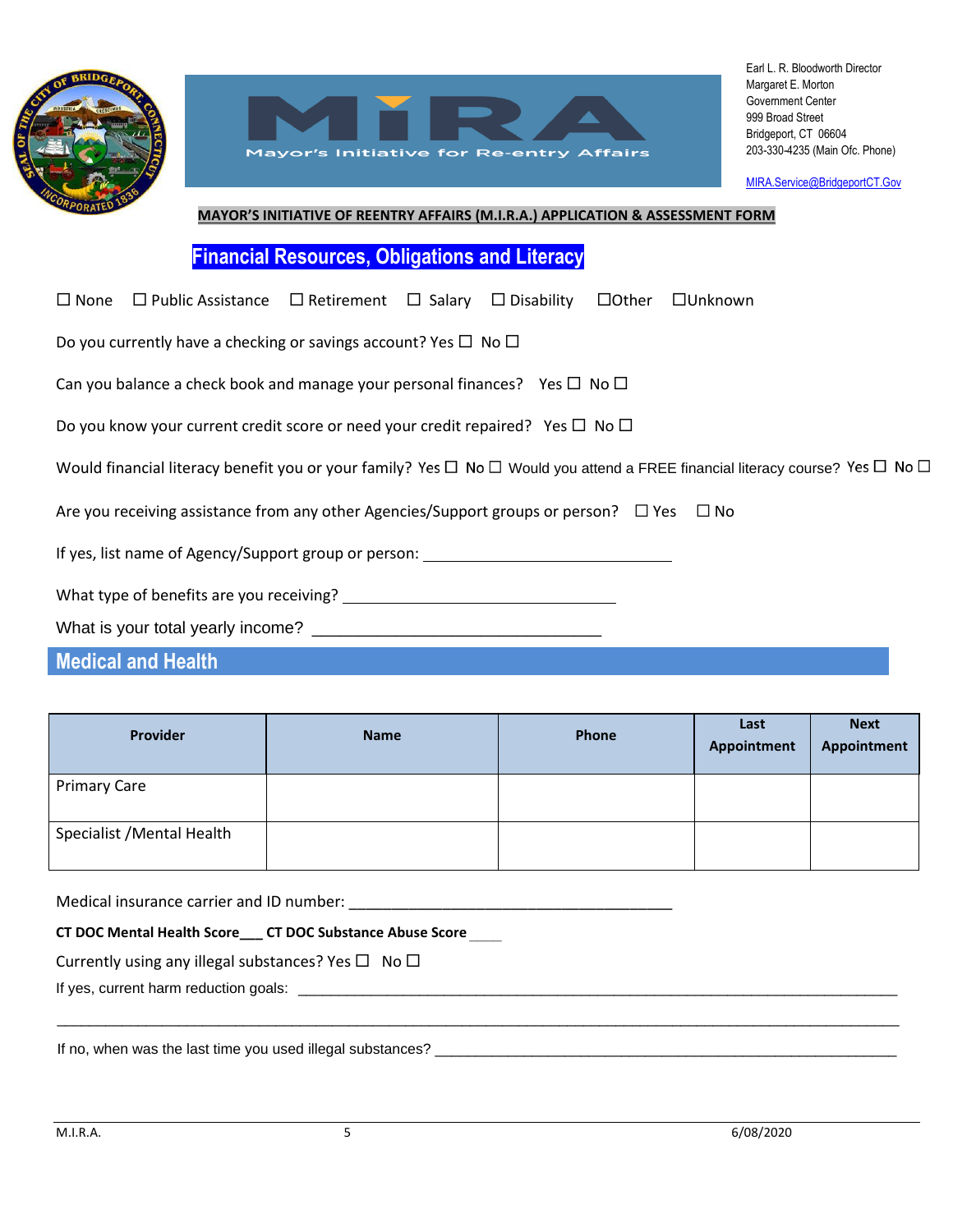

 $\overline{\phantom{a}}$ 



Earl L. R. Bloodworth Director Margaret E. Morton Government Center 999 Broad Street Bridgeport, CT 06604 203-330-4235 (Main Ofc. Phone)

[MIRA.Service@BridgeportCT.Gov](mailto:MIRA.Service@BridgeportCT.Gov)

#### **MAYOR'S INITIATIVE OF REENTRY AFFAIRS (M.I.R.A.) APPLICATION & ASSESSMENT FORM**

 $\overline{\phantom{a}}$  , and the contribution of the contribution of the contribution of the contribution of the contribution of the contribution of the contribution of the contribution of the contribution of the contribution of the

 $\overline{\phantom{a}}$  , and the contribution of the contribution of the contribution of the contribution of the contribution of the contribution of the contribution of the contribution of the contribution of the contribution of the

 $\overline{\phantom{a}}$  , and the contribution of the contribution of the contribution of the contribution of the contribution of the contribution of the contribution of the contribution of the contribution of the contribution of the

 $\mathcal{L}_\text{max} = \mathcal{L}_\text{max} = \mathcal{L}_\text{max} = \mathcal{L}_\text{max} = \mathcal{L}_\text{max} = \mathcal{L}_\text{max} = \mathcal{L}_\text{max} = \mathcal{L}_\text{max} = \mathcal{L}_\text{max} = \mathcal{L}_\text{max} = \mathcal{L}_\text{max} = \mathcal{L}_\text{max} = \mathcal{L}_\text{max} = \mathcal{L}_\text{max} = \mathcal{L}_\text{max} = \mathcal{L}_\text{max} = \mathcal{L}_\text{max} = \mathcal{L}_\text{max} = \mathcal{$ 

 $\overline{\phantom{a}}$  , and the contribution of the contribution of the contribution of the contribution of the contribution of the contribution of the contribution of the contribution of the contribution of the contribution of the

 $\overline{\phantom{a}}$  , and the contribution of the contribution of the contribution of the contribution of the contribution of the contribution of the contribution of the contribution of the contribution of the contribution of the

 $\_$  ,  $\_$  ,  $\_$  ,  $\_$  ,  $\_$  ,  $\_$  ,  $\_$  ,  $\_$  ,  $\_$  ,  $\_$  ,  $\_$  ,  $\_$  ,  $\_$  ,  $\_$  ,  $\_$  ,  $\_$  ,  $\_$  ,  $\_$  ,  $\_$  ,  $\_$  ,  $\_$  ,  $\_$  ,  $\_$  ,  $\_$  ,  $\_$  ,  $\_$  ,  $\_$  ,  $\_$  ,  $\_$  ,  $\_$  ,  $\_$  ,  $\_$  ,  $\_$  ,  $\_$  ,  $\_$  ,  $\_$  ,  $\_$  ,

 $\_$  ,  $\_$  ,  $\_$  ,  $\_$  ,  $\_$  ,  $\_$  ,  $\_$  ,  $\_$  ,  $\_$  ,  $\_$  ,  $\_$  ,  $\_$  ,  $\_$  ,  $\_$  ,  $\_$  ,  $\_$  ,  $\_$  ,  $\_$  ,  $\_$  ,  $\_$  ,  $\_$  ,  $\_$  ,  $\_$  ,  $\_$  ,  $\_$  ,  $\_$  ,  $\_$  ,  $\_$  ,  $\_$  ,  $\_$  ,  $\_$  ,  $\_$  ,  $\_$  ,  $\_$  ,  $\_$  ,  $\_$  ,  $\_$  ,

 $\_$  ,  $\_$  ,  $\_$  ,  $\_$  ,  $\_$  ,  $\_$  ,  $\_$  ,  $\_$  ,  $\_$  ,  $\_$  ,  $\_$  ,  $\_$  ,  $\_$  ,  $\_$  ,  $\_$  ,  $\_$  ,  $\_$  ,  $\_$  ,  $\_$  ,  $\_$  ,  $\_$  ,  $\_$  ,  $\_$  ,  $\_$  ,  $\_$  ,  $\_$  ,  $\_$  ,  $\_$  ,  $\_$  ,  $\_$  ,  $\_$  ,  $\_$  ,  $\_$  ,  $\_$  ,  $\_$  ,  $\_$  ,  $\_$  ,

 $\_$  ,  $\_$  ,  $\_$  ,  $\_$  ,  $\_$  ,  $\_$  ,  $\_$  ,  $\_$  ,  $\_$  ,  $\_$  ,  $\_$  ,  $\_$  ,  $\_$  ,  $\_$  ,  $\_$  ,  $\_$  ,  $\_$  ,  $\_$  ,  $\_$  ,  $\_$  ,  $\_$  ,  $\_$  ,  $\_$  ,  $\_$  ,  $\_$  ,  $\_$  ,  $\_$  ,  $\_$  ,  $\_$  ,  $\_$  ,  $\_$  ,  $\_$  ,  $\_$  ,  $\_$  ,  $\_$  ,  $\_$  ,  $\_$  ,

Current health challenges, medical problems, and known allergies:

Medical treatment history including hospitalizations (indicate past 6 months or current):

ER visits in past 6 months: \_\_\_\_\_\_\_

# **Behavioral Health, Substance Use and Trauma**

| Provider                                                    | <b>Name</b>                      | Phone                          | Last<br>Appointment | <b>Next</b><br>Appointment |
|-------------------------------------------------------------|----------------------------------|--------------------------------|---------------------|----------------------------|
| Clinician                                                   |                                  |                                |                     |                            |
| Case Manager                                                |                                  |                                |                     |                            |
| Other:                                                      |                                  |                                |                     |                            |
|                                                             |                                  |                                |                     |                            |
| Community Based Services connected to in the past 6 months: |                                  |                                |                     |                            |
| Mental Health Treatment $\square$                           | Substance Abuse Treatment $\Box$ | Employment $\Box$              |                     |                            |
| Educational Services $\Box$                                 | Volunteer Organization $\Box$    | Health/Medical Services $\Box$ |                     |                            |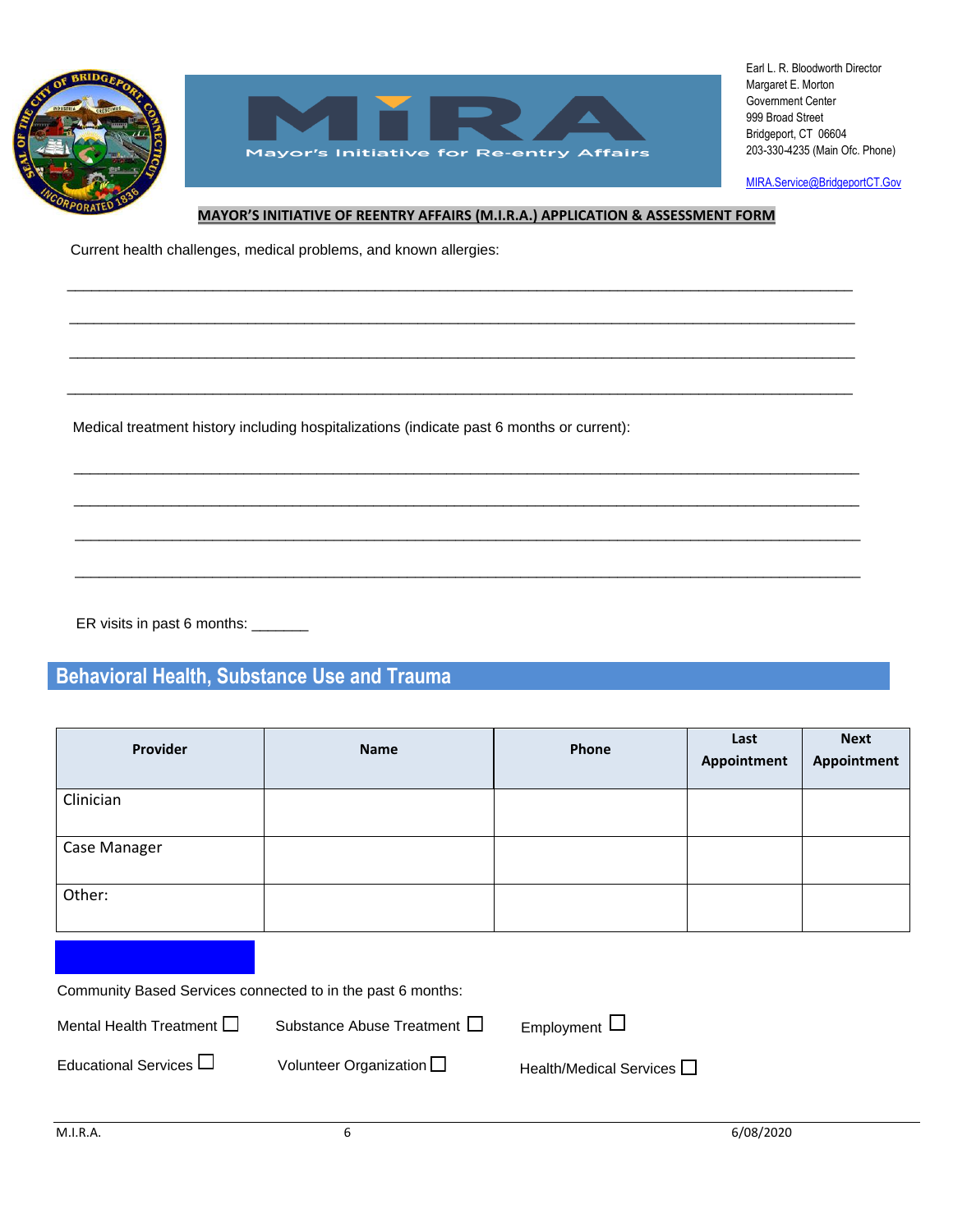



[MIRA.Service@BridgeportCT.Gov](mailto:MIRA.Service@BridgeportCT.Gov)

### **MAYOR'S INITIATIVE OF REENTRY AFFAIRS (M.I.R.A.) APPLICATION & ASSESSMENT FORM**

Number of days in jail/prison past 6 months: \_\_\_\_\_\_\_\_\_\_\_\_\_\_\_\_\_\_\_\_\_\_\_\_\_\_\_\_\_\_\_\_\_\_\_

Number of days in a residential program/or inpatient past 6 months: \_\_\_\_\_\_\_\_\_\_\_\_

ER visits past 6 months: \_\_\_\_\_\_\_\_\_\_\_\_\_\_

Trauma history:

*Introduction – we're going to talk regarding situations that you may have seen or experienced at different points in your life. You don't have to answer any questions if you do not feel comfortable, and we can stop this part of the assessment at any time you would like. We can also talk about concerns you may have in this area.*

\_\_\_\_\_\_\_\_\_\_\_\_\_\_\_\_\_\_\_\_\_\_\_\_\_\_\_\_\_\_\_\_\_\_\_\_\_\_\_\_\_\_\_\_\_\_\_\_\_\_\_\_\_\_\_\_\_\_\_\_\_\_\_\_\_\_\_\_\_\_\_\_\_\_\_\_\_\_\_\_\_\_\_\_\_\_\_\_\_\_\_\_\_\_\_\_

\_\_\_\_\_\_\_\_\_\_\_\_\_\_\_\_\_\_\_\_\_\_\_\_\_\_\_\_\_\_\_\_\_\_\_\_\_\_\_\_\_\_\_\_\_\_\_\_\_\_\_\_\_\_\_\_\_\_\_\_\_\_\_\_\_\_\_\_\_\_\_\_\_\_\_\_\_\_\_\_\_\_\_\_\_\_\_\_\_\_\_\_\_\_\_\_

\_\_\_\_\_\_\_\_\_\_\_\_\_\_\_\_\_\_\_\_\_\_\_\_\_\_\_\_\_\_\_\_\_\_\_\_\_\_\_\_\_\_\_\_\_\_\_\_\_\_\_\_\_\_\_\_\_\_\_\_\_\_\_\_\_\_\_\_\_\_\_\_\_\_\_\_\_\_\_\_\_\_\_\_\_\_\_\_\_\_\_\_\_\_\_\_

\_\_\_\_\_\_\_\_\_\_\_\_\_\_\_\_\_\_\_\_\_\_\_\_\_\_\_\_\_\_\_\_\_\_\_\_\_\_\_\_\_\_\_\_\_\_\_\_\_\_\_\_\_\_\_\_\_\_\_\_\_\_\_\_\_\_\_\_\_\_\_\_\_\_\_\_\_\_\_\_\_\_\_\_\_\_\_\_\_\_\_\_\_\_\_\_

\_\_\_\_\_\_\_\_\_\_\_\_\_\_\_\_\_\_\_\_\_\_\_\_\_\_\_\_\_\_\_\_\_\_\_\_\_\_\_\_\_\_\_\_\_\_\_\_\_\_\_\_\_\_\_\_\_\_\_\_\_\_\_\_\_\_\_\_\_\_\_\_\_\_\_\_\_\_\_\_\_\_\_\_\_\_\_\_\_\_\_\_\_\_\_\_

# **Housing History and Information**

|                                                                                                          | Homeless in last 6 months? $\square$ Yes $\square$ No |
|----------------------------------------------------------------------------------------------------------|-------------------------------------------------------|
| Number of days in last 30 that Client has lived in a controlled environment:                             |                                                       |
| Days in group home/halfway housing in the past 30 days: ________ and in the past six months:             |                                                       |
| Number of self-help meetings attended in last 30 days: _____                                             |                                                       |
| Client Interacted with Family/Friends supportive of recovery in past 30 days: $\square$ Yes $\square$ No |                                                       |
| If this is the initial intake/assessment, what is the amount of time homeless past 3 years:              |                                                       |

# M.I.R.A. 7 6/08/2020 **Legal Involvement Provider Name Phone** Parole officer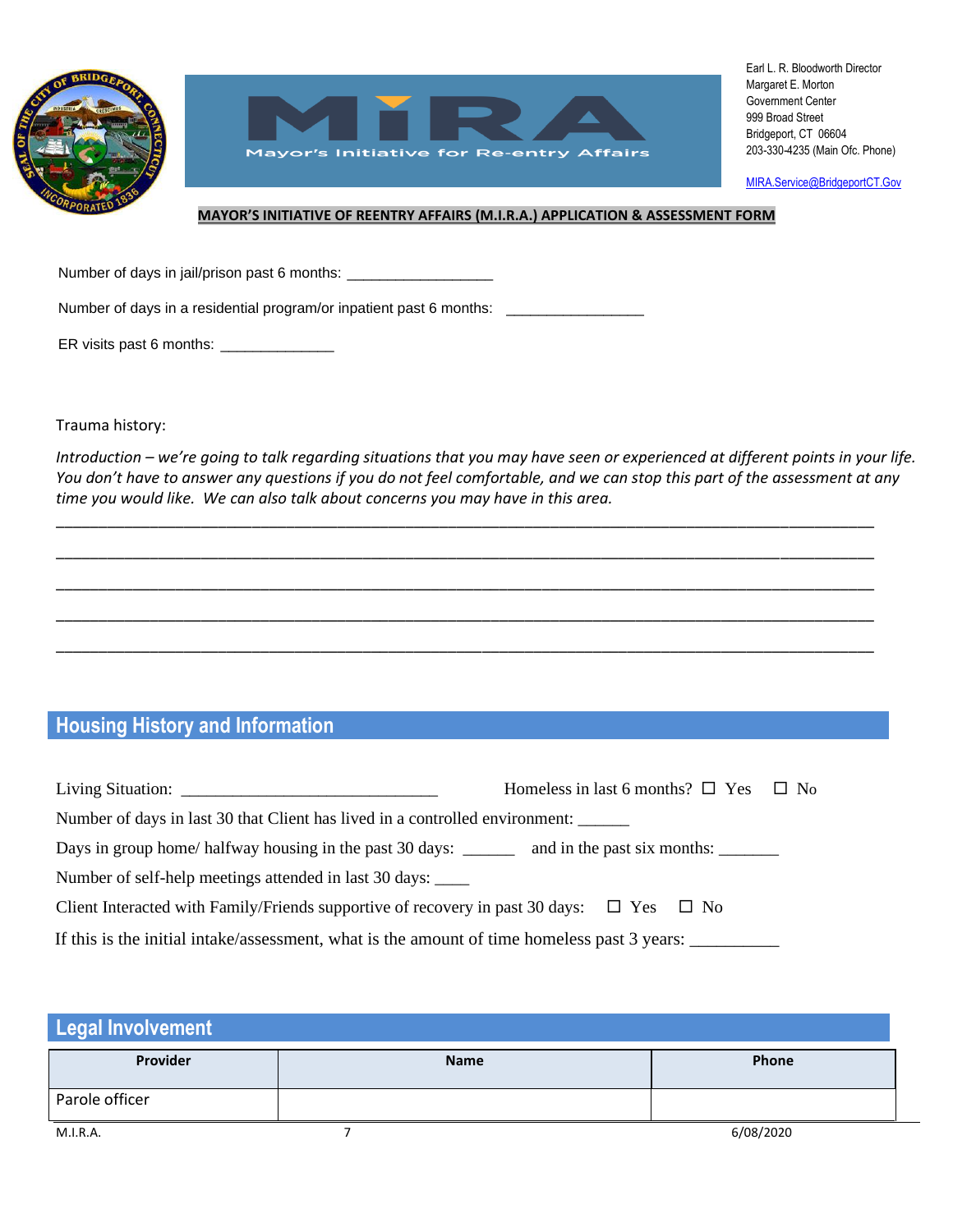



MIRA.Service@BridgeportCT.Gov

### MAYOR'S INITIATIVE OF REENTRY AFFAIRS (M.I.R.A.) APPLICATION & ASSESSMENT FORM

| <b>Probation Officer</b> |  |
|--------------------------|--|
| Attorney                 |  |
| DCF Worker               |  |

(EOS) End of Sentence date: \_\_\_\_\_\_\_\_\_

History of legal involvement: Include arrests, convictions, and incarcerations, pending court dates, involvement with child welfare, attorney and current status:

# **Services**

Services individual would like to participate in/access: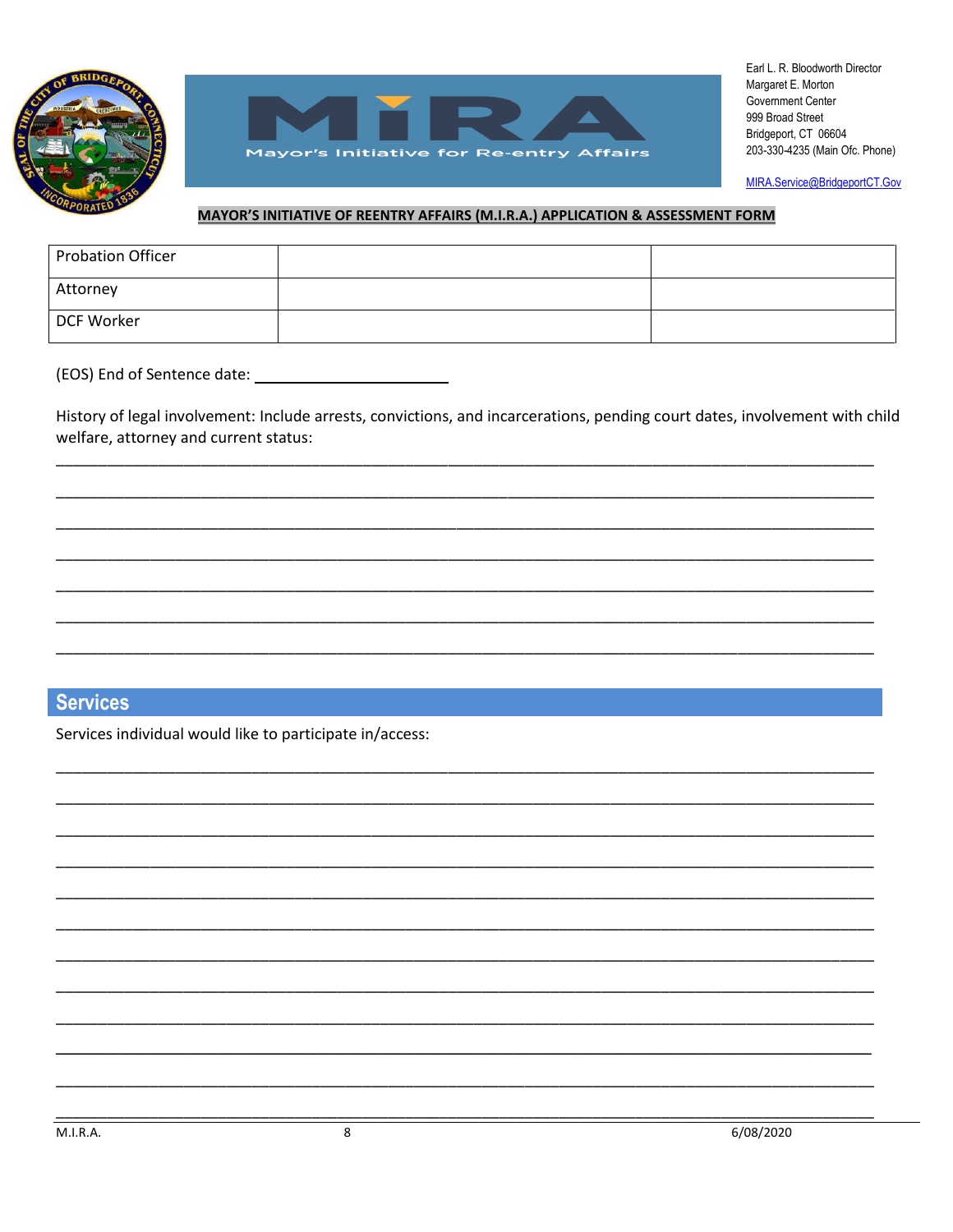



MIRA.Service@BridgeportCT.Gov

## MAYOR'S INITIATIVE OF REENTRY AFFAIRS (M.I.R.A.) APPLICATION & ASSESSMENT FORM

# **Additional Information**